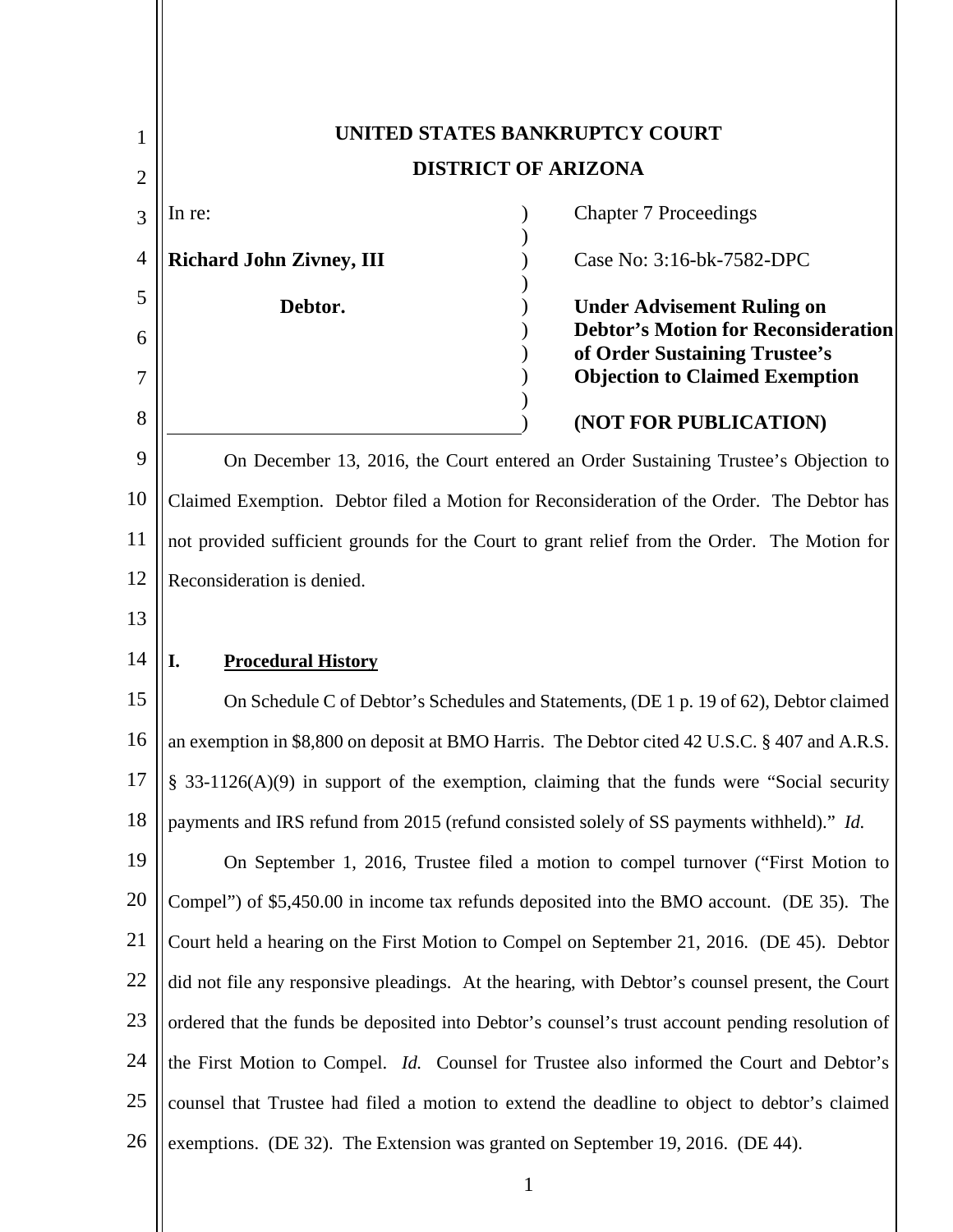| $\mathbf{1}$        | On November 16, 2016, Trustee filed an objection to the claimed exemption ("Exemption")                                                                                               |  |
|---------------------|---------------------------------------------------------------------------------------------------------------------------------------------------------------------------------------|--|
| $\overline{2}$      | Objection"). (DE 52). The objection contained the following language:                                                                                                                 |  |
| 3                   | If you do not want the court to sustain the trustee's objection to the claimed<br>exemptions and disallow them or if you want the court to consider your views on the                 |  |
| $\overline{4}$<br>5 | trustee's objection, then on or before <b>December 9, 2016</b> , you or your attorney must file<br>with the Court a written response requesting a hearing on the trustee's objection. |  |
|                     |                                                                                                                                                                                       |  |
| 6                   | The Court held a hearing on the Exemption Objection on November 18, 2016. (DE 55). Debtor                                                                                             |  |
| $\overline{7}$      | did not file any responsive pleadings to the Exemption Objection prior to the hearing. However,                                                                                       |  |
| 8                   | at the hearing, Debtor's counsel stated that he had seen the Exemption Objection and planned to                                                                                       |  |
| 9                   | file a response. The matter was set for hearing on January 27, 2017. (DE 55).                                                                                                         |  |
| 10                  | On December 12, 2016, Trustee filed a Certificate of Service and No Objections to the                                                                                                 |  |
| 11                  | Exemption Objection. (DE 56). On December 13, 2016, the Court subsequently entered an Order                                                                                           |  |
| 12                  | Sustaining the Exemption Objection ("Order Sustaining"). (DE 58). On January 3, 2017, and                                                                                             |  |
| 13                  | again on January 10, 2017, Trustee contacted Debtor's Counsel and demanded turnover of the                                                                                            |  |
| 14                  | \$5,450.00 held in trust. (DE 65, Exhibits $2 \& 3$ ). When Debtor's Counsel did not turn the money                                                                                   |  |
| 15                  | over, Trustee filed a motion to compel ("Second Motion to Compel"). (DE 62). On January 26,                                                                                           |  |
| 16                  | 2017, Debtor filed a Response to the Second Motion to Compel that also contained a Motion for                                                                                         |  |
| 17                  | Reconsideration of the Court's Order Sustaining the Exemption Objection ("Response/Motion"                                                                                            |  |
| 18                  | for Reconsideration"). (DE 64). On January 26, 2017, Trustee filed a Reply. (DE 65). On                                                                                               |  |
| 19                  | January 27, 2017, the Court held a hearing on Second Motion to Compel and took the matter                                                                                             |  |
| 20                  | under advisement. (DE 67).                                                                                                                                                            |  |
| 21                  |                                                                                                                                                                                       |  |
| 22                  | II.<br><b>Issue</b>                                                                                                                                                                   |  |
| 23                  | Has the Debtor demonstrated that grounds exist for the Court to grant relief from its Order                                                                                           |  |
| 24                  | Sustaining Trustee's Objection to Claimed Exemption?                                                                                                                                  |  |
| 25                  |                                                                                                                                                                                       |  |
| 26                  |                                                                                                                                                                                       |  |
|                     | $\overline{2}$                                                                                                                                                                        |  |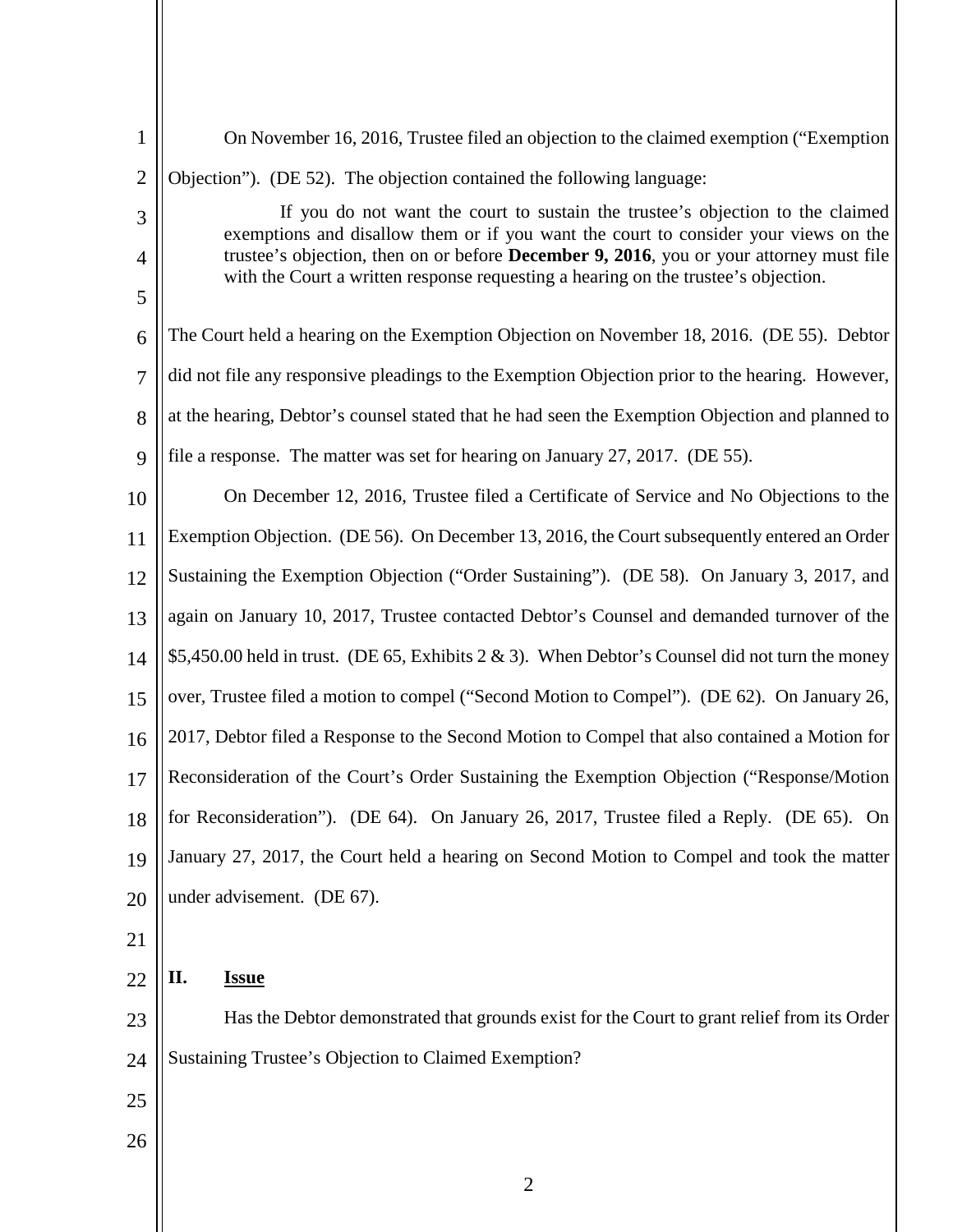## 1 **III. Analysis**

| $\overline{2}$ | Debtor's Motion for Reconsideration does not provide any authority for the Court to                                                                                                      |
|----------------|------------------------------------------------------------------------------------------------------------------------------------------------------------------------------------------|
| 3              | reconsider its previous ruling. There is of course no rule permitting motions for reconsideration.                                                                                       |
| $\overline{4}$ | The federal rules do not contemplate motions for reconsideration. In re Curry & Sorensen, Inc.,                                                                                          |
| 5              | 57 B.R. 824, 827 (B.A.P. 9th Cir. 1986) citing Smith v. Hudson, 600 F.2d 60, 62 (6th Cir.1979)                                                                                           |
| 6              | and In re Morrison, supra, 26 B.R. at 60. The Court will treat Debtor's filing as a motion under                                                                                         |
| 7              | Bankruptcy Rule 9024 and Rule 60 of the Federal Rules of Civil Procedure (hereinafter "Rule                                                                                              |
| 8              | 60). <sup>1</sup> Bankruptcy Rule 9024 incorporates Rule 60. Rule 60 permits a court to grant relief from a                                                                              |
| 9              | prior judgment or order under certain circumstances. Specifically, Rule 60(b) states:                                                                                                    |
| 10             | (b) Grounds for Relief from a Final Judgment, Order, or Proceeding. On motion and just<br>terms, the court may relieve a party or its legal representative from a final judgment, order, |
| 11             | or proceeding for the following reasons:<br>(1) mistake, inadvertence, surprise, or excusable neglect;                                                                                   |
| 12             | (2) newly discovered evidence that, with reasonable diligence, could not have been<br>discovered in time to move for a new trial under Rule $59(b)$ ;                                    |
| 13             | (3) fraud (whether previously called intrinsic or extrinsic), misrepresentation, or<br>misconduct by an opposing party;                                                                  |
| 14             | $(4)$ the judgment is void;<br>(5) the judgment has been satisfied, released, or discharged; it is based on an earlier                                                                   |
| 15             | judgment that has been reversed or vacated; or applying it prospectively is no                                                                                                           |
| 16             | longer equitable; or<br>(6) any other reason that justifies relief.                                                                                                                      |
| 17             |                                                                                                                                                                                          |
| 18             | The Response/Motion for Reconsideration does not argue there has been a mistake, inadvertence,                                                                                           |
| 19             | surprise, or excusable neglect. Nor does it argue that some newly discovered evidence changes                                                                                            |
| 20             | the facts or application of the law. Rather, the Response/Motion for Reconsideration argues that                                                                                         |
| 21             | the Trustee holds bank records from Debtor's Chase account, which demonstrate that the money                                                                                             |
| 22             | Trustee is seeking to recover is exempt. This argument fails Rule $60(b)(2)$ because such evidence                                                                                       |
| 23             | was discoverable prior to the time the Court's Order Sustaining. Further, the Ninth Circuit has                                                                                          |
| 24             | explained, "[m]otions for reconsideration which merely revisit the same issues already ruled upon                                                                                        |
| 25             |                                                                                                                                                                                          |

<sup>26</sup>

 $1$ <sup>1</sup> The Court notes Debtor's Motion for Reconsideration cannot be considered as a request to alter or amend the Order Sustaining since it was filed more than 14 days after entry of the Order Sustaining. *See* Fed.R.Bankr.P 9023 and Fed.R.Civ.P. 59.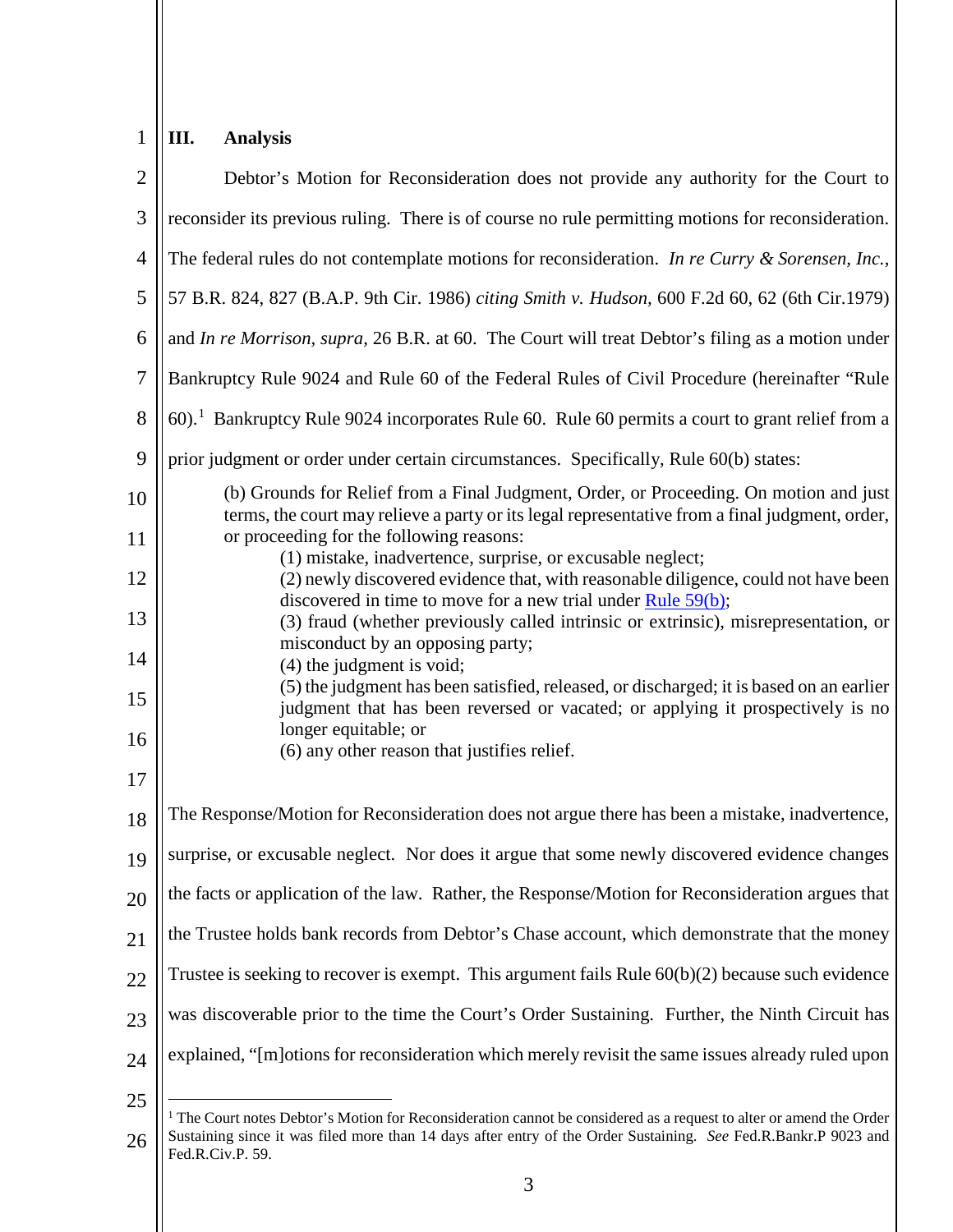| $\mathbf{1}$   | by the trial court, or which advance supporting facts that were otherwise available when the |  |
|----------------|----------------------------------------------------------------------------------------------|--|
| $\overline{2}$ | issues were originally briefed, will generally not be granted." In re Negrete, 183 B.R. 195, |  |
| 3              | 197 (B.A.P. 9th Cir. 1995), aff'd, 103 F.3d 139 (9th Cir. 1996) (emphasis added).            |  |
| $\overline{4}$ | The Court also finds that its Order Sustaining was not procured by fraud or                  |  |
| 5              | misrepresentation. Debtor failed to provide any timely responsive pleadings to the Exemption |  |
| 6              | Objection. Debtor's Counsel acknowledged at the November 18, 2016 hearing that he was aware  |  |
| 7              | of the Exemption Objection and planned to file a response. This District's Local Bankruptcy  |  |
| 8              | Rules provide in Rule $9013-1(c)$ that " the party responding to a motion shall have 14 days |  |
| 9              | after service within which to serve and file a responsive memorandum" Further, the           |  |
| 10             | Exemption Objection also made plainly clear that the 14-day time to respond would expire on  |  |
| 11             | December 9, 2016.                                                                            |  |
| 12             |                                                                                              |  |
| 13             | <b>Conclusion</b><br>IV.                                                                     |  |
| 14             | This Court has been supplied with nothing which would support granting relief from the       |  |
| 15             | Court's Order Sustaining the Trustee's Objection to Claimed Exemption,                       |  |
| 16             | <b>IT IS ORDERED,</b> denying Debtor's Motion for Reconsideration.                           |  |
| 17             |                                                                                              |  |
| 18             | <b>Signed and Dated Above.</b>                                                               |  |
| 19             |                                                                                              |  |
| 20             |                                                                                              |  |
| 21             |                                                                                              |  |
| 22             |                                                                                              |  |
| 23             |                                                                                              |  |
| 24             |                                                                                              |  |
| 25             |                                                                                              |  |
| 26             |                                                                                              |  |
|                | $\overline{4}$                                                                               |  |